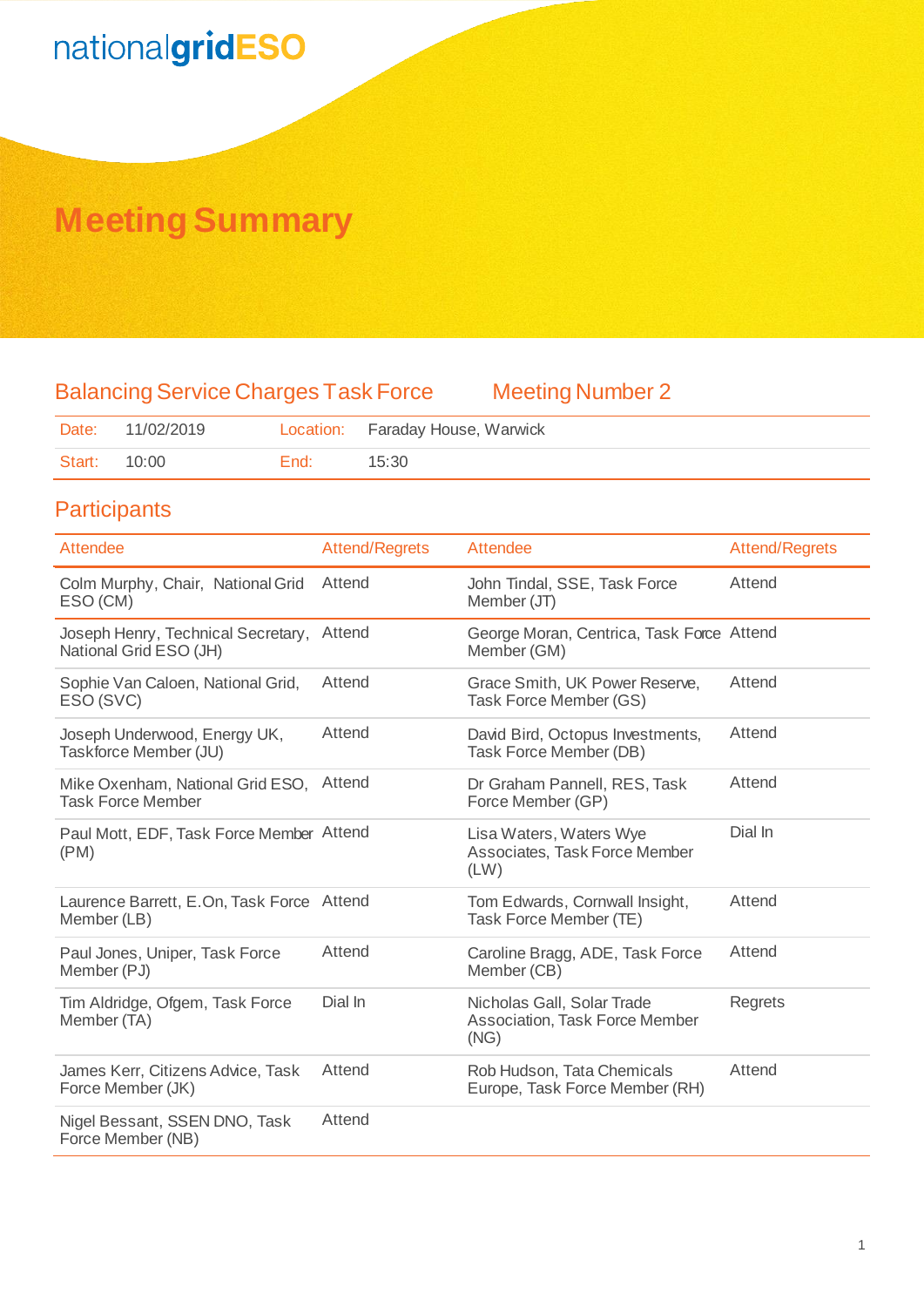## nationalgridESO

### **Discussions**

#### 1. **Introductions and Apologies for Absence**

1.1 Colm Murphy opened the meeting and welcomed the attendees to the second meeting the Balancing Service Charges task force. All Taskforce attendees were thanked for their inputs to the first meeting. Colm highlighted the Drivers, Scope and Impact of the Task Force, and also recapped on the proposed Deliverables of the Task Force to focus the direction of the meeting. The Taskforce members were also asked to take a "blue sky thinking" approach to task planned for the afternoon – not letting any preconceptions on the current nature of BSUoS limit thinking on how the Task Force could identify how BSUoS could be charged more cost-reflectively and provide better forward-looking signals.

> The Chair also welcomed any feedback from the Task Force in regards to how meeting 1 worked, and how the ESO can make improvements.

#### 2. **Minutes, Actions and Engagements**

2.1 Joseph Henry talked the workgroup through the outstanding actions, a log of which can be found here. and will be updated after every Task Force meeting moving forwards.

> Joseph also advised that there had been lots of input from the Taskforce members to the minutes from Meeting 1. There were no conflicts in the recording of the meeting and the Taskforce members agreed to review these by close of play of 12 February. No further feedback was received at this juncture and the agreed minutes were publishe[d here.](http://www.chargingfutures.com/)

- 2.2 Tim Aldridge advised the workgroup that the Authority anticipate a Task Force consultation between the draft report and the production of the final report.
- 2.3 Task Force members sought clarity from the Authority in terms of its interaction with the Targeted Charging Review (TCR) Significant Code Review (SCR). Tim advised the Task Force that Ofgem would take into account the Task Force findings when reaching a decision on the BSUoS options on which
- 2.4 Ofgem has consulted (partial or full BSUoS reform). Ofgem expect that any potential further changes to BSUoS, beyond those subject to the TCR consultation, would be taken forward as part of the existing code governance process (ie via proposals for code modifications).

2.5 Sophie Van Caloen presented to the Task Force around the communication and engagement plan with Industry. Sophie discussed several potential input points in industry where engagement may be relevant to the taskforce, namely the interaction with the ongoing work of the CMP308 workgroup, links between BSUoS and other market arrangements, and also inputs around constraints. Sophie advised that each touchpoint would be considered under the analysis of the relevant deliverables of the taskforce.

Task Force members advised the ESO that they believed that engagement with Elexon might be important in terms of data provision. Mike Oxenham advised that he plans to liaise with Elexon. **(Action on MO to liaise with Elexon in regards to Data Provision**).The Task Force members were also asked to feed in to Mike in regards to which data they believed would be helpful **(Action on Task Force members to feed into MO in regards to data which may be helpful from Elexon).**

Sophie advised the workgroup on future engagements planned, such as attendance at TCMF, EUIG, DCMDG, plus engagements with Frontier Economics and the Ops forum.

#### 3. **Deliverable 1 – Update**

2.6

3.1 Sophie continued by taking the taskforce members through an update on deliverable one, some previous analysis and further analysis which had been undertaken since the last meeting. Slides can be found [here.](http://www.chargingfutures.com/) The analysis included some ESO led work, primarily concerning patterns of costs of elements of BSUoS, in particular correlation between costs of elements of BSUoS and other variables and additional correlation graphs for each Settlement Period. This Analysis also included impact from an ongoing CUSC modification (CMP308), and a concluded CUSC modification (CMP250), in regards to Impact of BSUoS variability on power prices and BSUoS volatility and forecastability respectively.

3.2 There were various questions asked by the workgroup around the data, with much discussion and input given, especially around inclusion of non-BM data, power prices and the "polluter pays" principle. Sophie